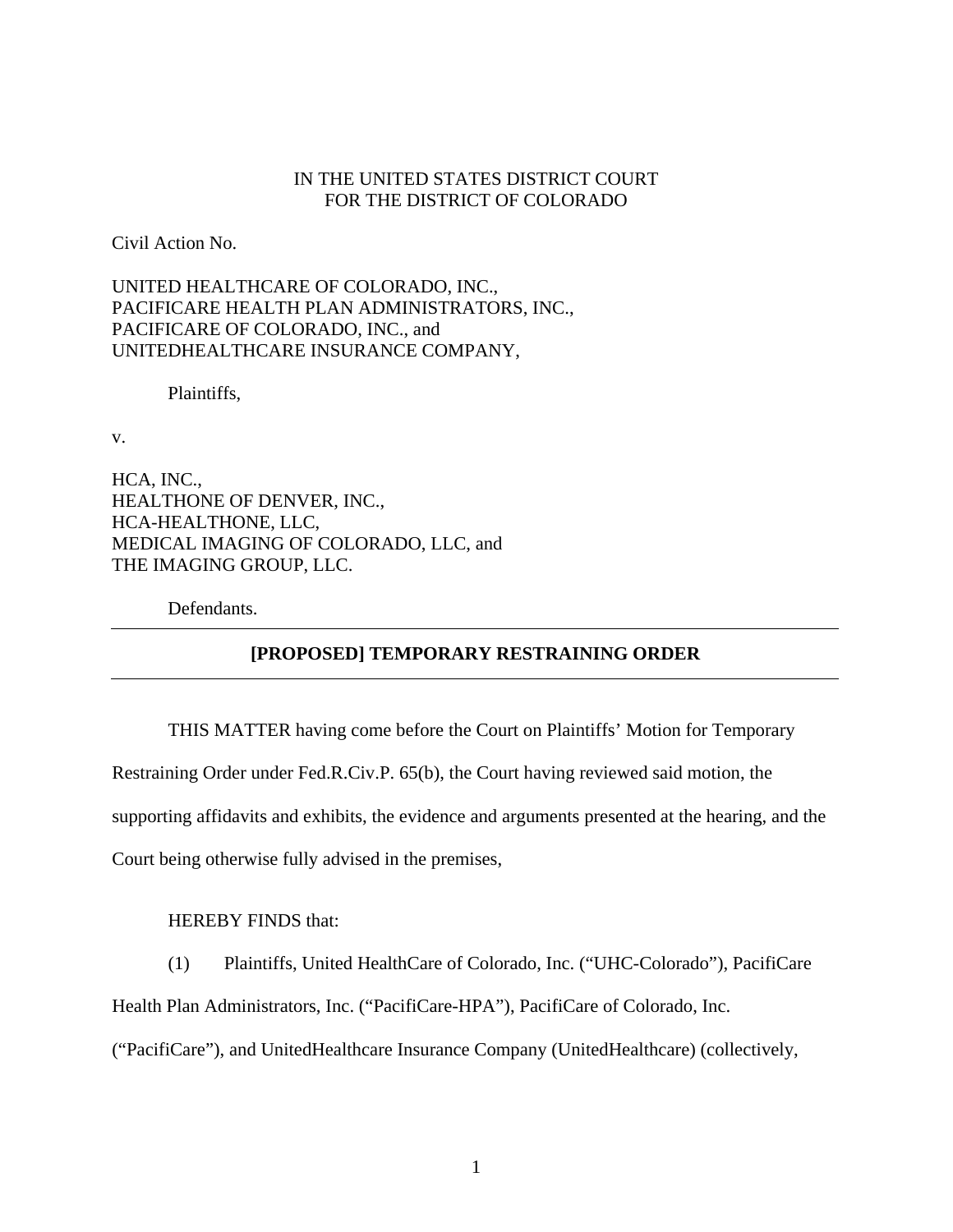"United") sell HMO and health insurance products and administers claims for self-funded and fully-insured health plans to employer groups in Colorado.

(2) Defendants, HCA, Inc, HealthONE of Denver, Inc., HCA-HealthONE, LLC, (collectively "HCA"), provide general acute care hospital services, ambulatory surgery services, and imaging services in Colorado. HCA owns or has a substantial stake in 7 hospitals, 11 ambulatory surgery centers, and more than 30 outpatient clinics, in addition to 20 imaging facilities in the Denver Metro Area. HCA has 70 percent of the market share for women's imaging services, including, but not limited to mammography services. HCA controls a majority of the women's radiological imaging services market, including mammography services, and a substantial share of certain other outpatient-based imaging services in the Denver metro area, through its ownership and control of Defendants Medical Imaging Group of Colorado LLC, and The Imaging Group, LLC (collectively the "Imaging Defendants") (HCA and the Imaging Defendants are collectively referred to as the "Defendants").

(3) UHC-Colorado, PacifiCare and UnitedHealthcare contract with providers like HCA to provide medical services at affordable rates for United's members throughout Colorado. In addition, PacifiCare-HPA provides health care administration services to employers who selffund health care benefit plans in order for their employees to access health care services. PacifiCare-HPA also contracts with providers on behalf of such self-funded health plans. Within the Denver Metro Area, United has over 400,000 members of which over 200,000 are women.

(4) Since 1998, UHC-Colorado has contracted with HCA for the provision of general acute care hospital services and ambulatory surgery services through a certain United HealthCare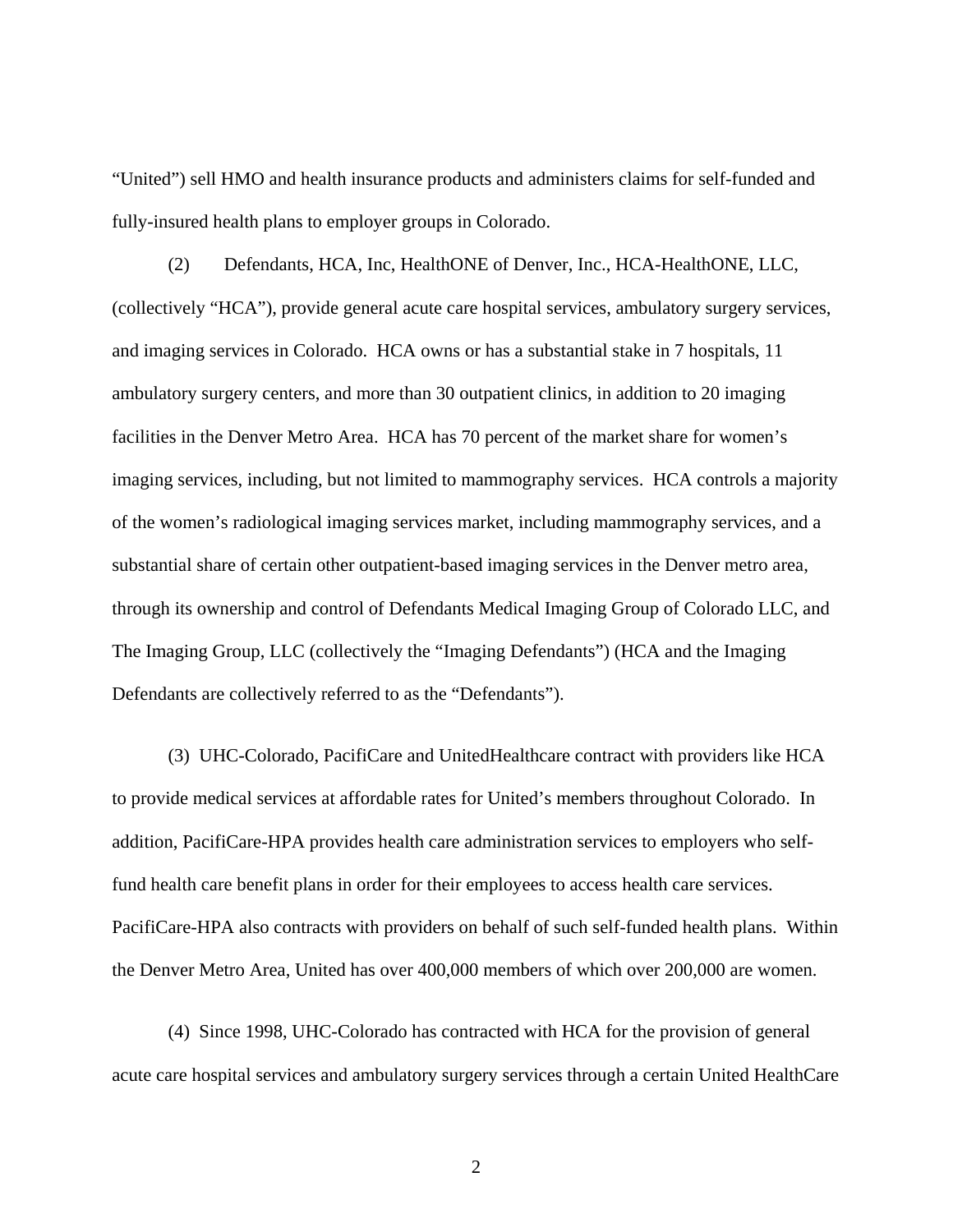of Colorado Hospital Participation Agreement (the "UHC Agreement"). Since 1996, PacifiCare-HPA has contracted with HCA for the provision of general acute care hospital services and ambulatory surgery services through a certain Hospital Services Agreement (the "PacifiCare-HPA Agreement"). In 2002, PacifiCare also entered into a Hospital Services Agreement with HCA (the "PacifiCare Agreement"). (Collectively, the UHC Agreement, the PacifiCare-HPA Agreement, and the PacifiCare Agreements are referred to herein as the "Hospital Agreements.")

(5) On or about December 5, 2005, HCA terminated the UHC Agreement, effective August 31, 2006. On or about June 1, 2006, HCA terminated the PacifiCare Agreement and the PacifiCare-HPA Agreement, also effective August 31, 2006.

(6) In addition to the Hospital Agreements, UHC-Colorado and PacifiCare are parties to certain provider agreements with the Imaging Defendants for the provision of imaging services, including but not limited to women's imaging services, to United members (the "Imaging Agreements"). Following the final termination of the Hospital Agreements, HCA separately caused the termination of the Imaging Agreements, but making it clear that the termination of the Imaging Agreements was linked to the resolution of the negotiations of the Hospital Agreements. Specifically, on August 9 and 11, 2006, the Imaging Defendants notified United that their imaging centers will become "out of network" as of November 9, 2006, unless the negotiations concerning the Hospital Agreements are successful. Prior to this time, Imaging Defendants had not conditioned access to the imaging facilities or had tied their contract negotiations with the Hospital Agreements.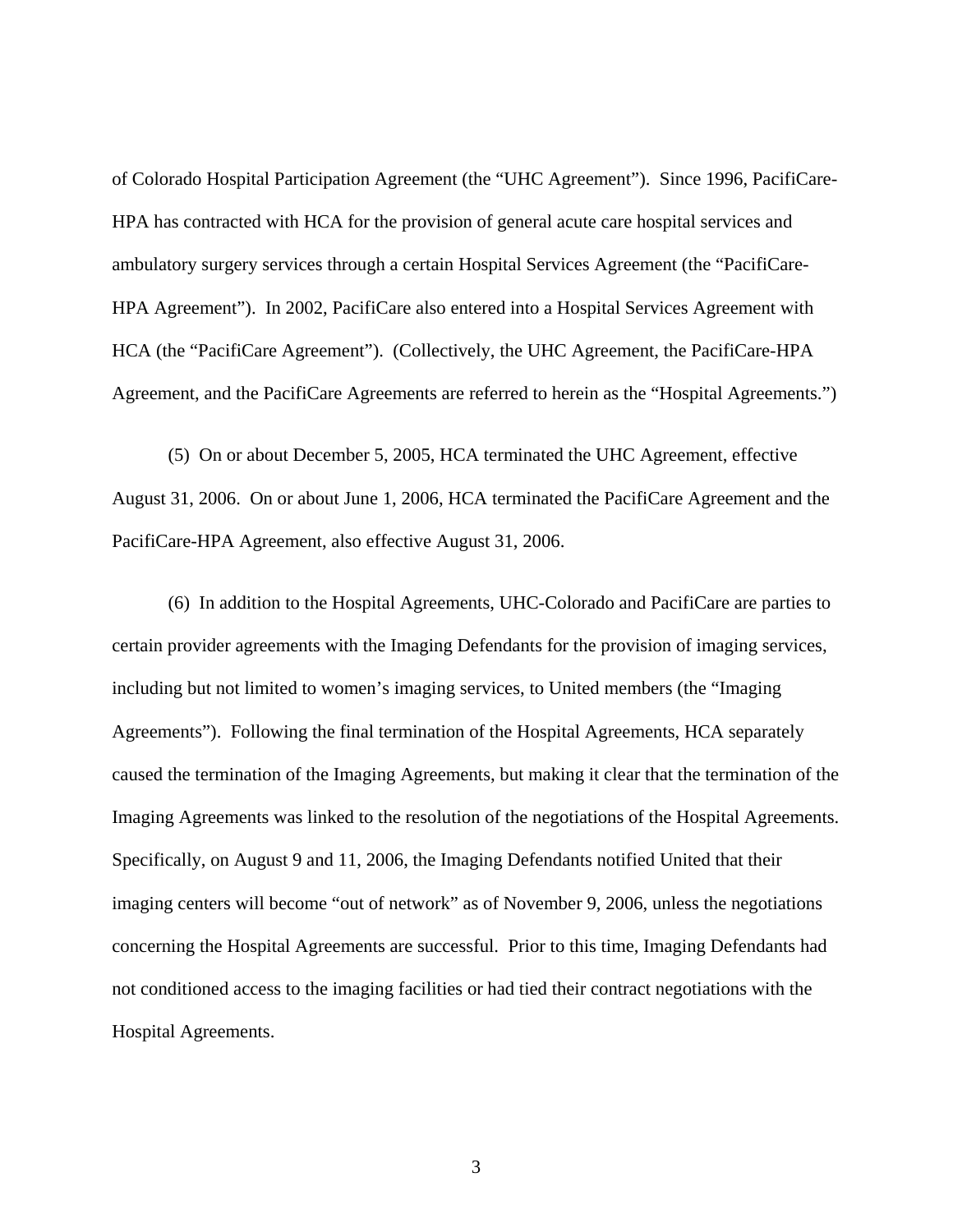(7) Through the notifications dated August 9 and 11, 2006, HCA tied the Imaging Agreements to the Hospital Agreements, demanding that United agree to the terms proposed by HCA under the Hospital Agreements if United wanted the HCA imaging centers to remain within the United network. Through use of its monopoly position with respect to mammography services, HCA is seeking to extort an "access fee" for United's members to have continued access to Defendants' imaging services. HCA is aware of its monopoly position in women's imaging services and the negative impact its decision to terminate the Imaging Agreements would have on United and its members.

(8) Colorado Insurance law requires United to notify its members on September 22, 2006, that the Imaging Defendants' facilities will become "out-of-network" providers within 45 days. Such a notification is likely to irreparably harm United through the loss of customers, damage to its business and goodwill in the marketplace, and substantial diminution of its competitive position in the marketplace. Since September 1, 2006, United has lost customers and has received numerous communications from employers and individuals that they will cease using United because of the loss of Defendants facilities in United's network. Further, the health care consumers in the Denver Metro Area will face higher costs and limited choice for mammography services.

(9) Prior to the termination of the Hospital Agreements, United was assisting and advising its members in obtaining in-network medical services when at HCA facilities. United would inform its members when they may begin to incur out-of-network charges and explain in-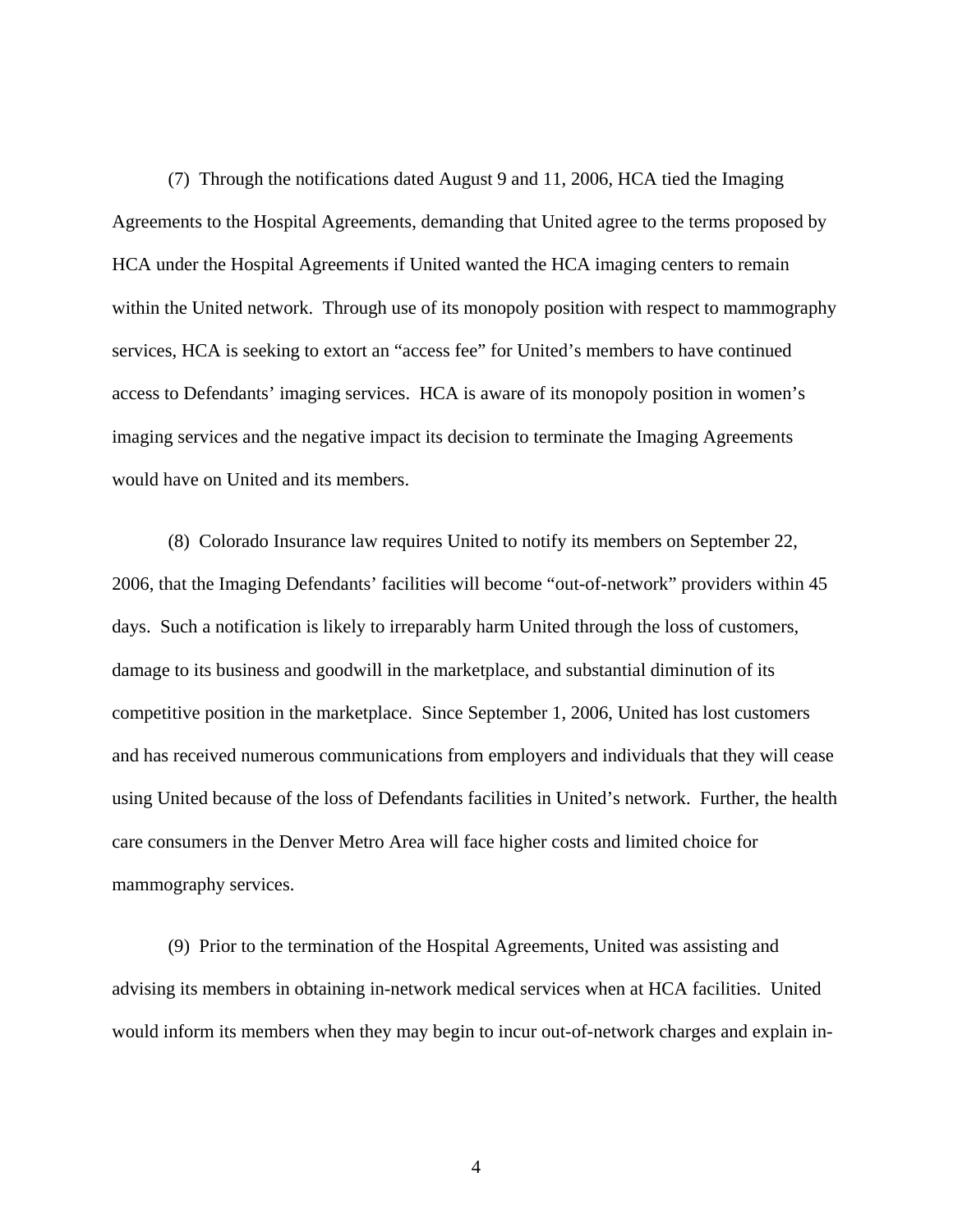network alternatives for continued treatment so the member could understand how to maximize his or her benefits through the choice of where to receive services.

(10) On or about August 31, 2006, HCA abruptly stopped providing notice of United member admissions and halted United's Nurse Advocates access to United's member-patients. HCA has also declined to provide member room numbers when requested by United representatives, thereby preventing United from directly contacting its members by telephone. Because HCA has denied such access, United's member-patients are likely to make uninformed decisions about their health care options and pay significantly higher than necessary out-ofnetwork costs for services provided at HCA facilities.

### HEREBY CONCLUDES AS A MATTER OF LAW that:

(11) United will likely succeed on its antitrust claims because Defendants have a monopoly in the Denver Metro Area for women's imaging services and have abused that monopoly power by conditioning access to mammography services to agreeing to certain higher hospital rates. These higher hospital rates is a form of predatory pricing by a monopolist designed to extract higher prices from consumers. Defendants' termination of the Imaging Agreements and the predatory access fee is directly related to Defendants' monopoly power in mammography services and the cause of higher prices for United and its members.

(12) Instead of seeking even more costly mammography services from Defendants, United members may seek care at the remaining in-network mammography providers. However, if all of United's women members shifted from Defendants to the other mammography providers, possessing 30 percent or less of the mammography services market, wait time will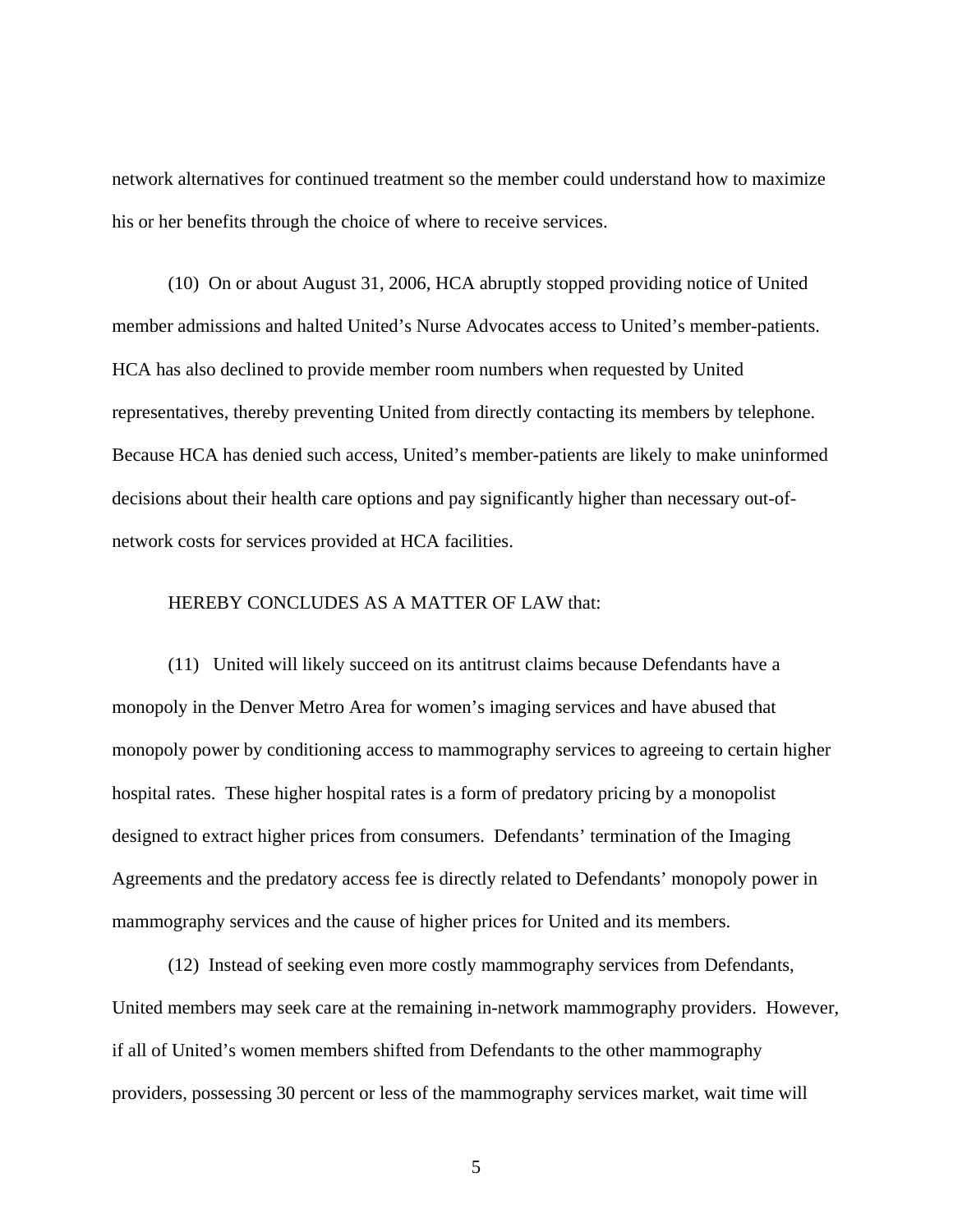increase for a procedure in which delay can be deadly. Alternatively, United's members may simply chose to forgo or put off having a mammogram done, either because Defendants' prices are too high or because there are too few reasonable prices alternatives in the market.

(13) Therefore, if Defendants are permitted to continue their antitrust violations and terminate the Imaging Agreements with United, United's women members will either have to seek care from the limited number of in-network mammography providers who would be hardpressed to cope with the influx of such a large number of additional patients or pay higher prices to the Imaging Defendants.

(14) United will also likely succeed on its tortious interference with contract claim. HCA has intentionally interfered with United's contracts with its members by precluding United access to its member-patients. HCA ceased providing United notification of United memberpatient admissions at precisely the same time the termination of the Hospital Agreements became effective and ordered all of the Nurse Advocates out of its facilities shortly thereafter. HCA has further obstructed United's access to its patients by refusing to provide United with the room numbers of its member-patients and refusing to connect United representatives with its memberpatients on the telephone. This interference with United's services to its members is wrongful.

(15) United has received notice by many employer customers of their intent not to renew their insurance contracts with United based on the loss of Defendants hospitals from United's network of providers, as Defendants posses 35 percent of the hospital services market based on in patient discharge data. There is a high-probability that the loss of Defendants, as the provider of *70 percent* of the mammography services, will have as great if not a greater impact on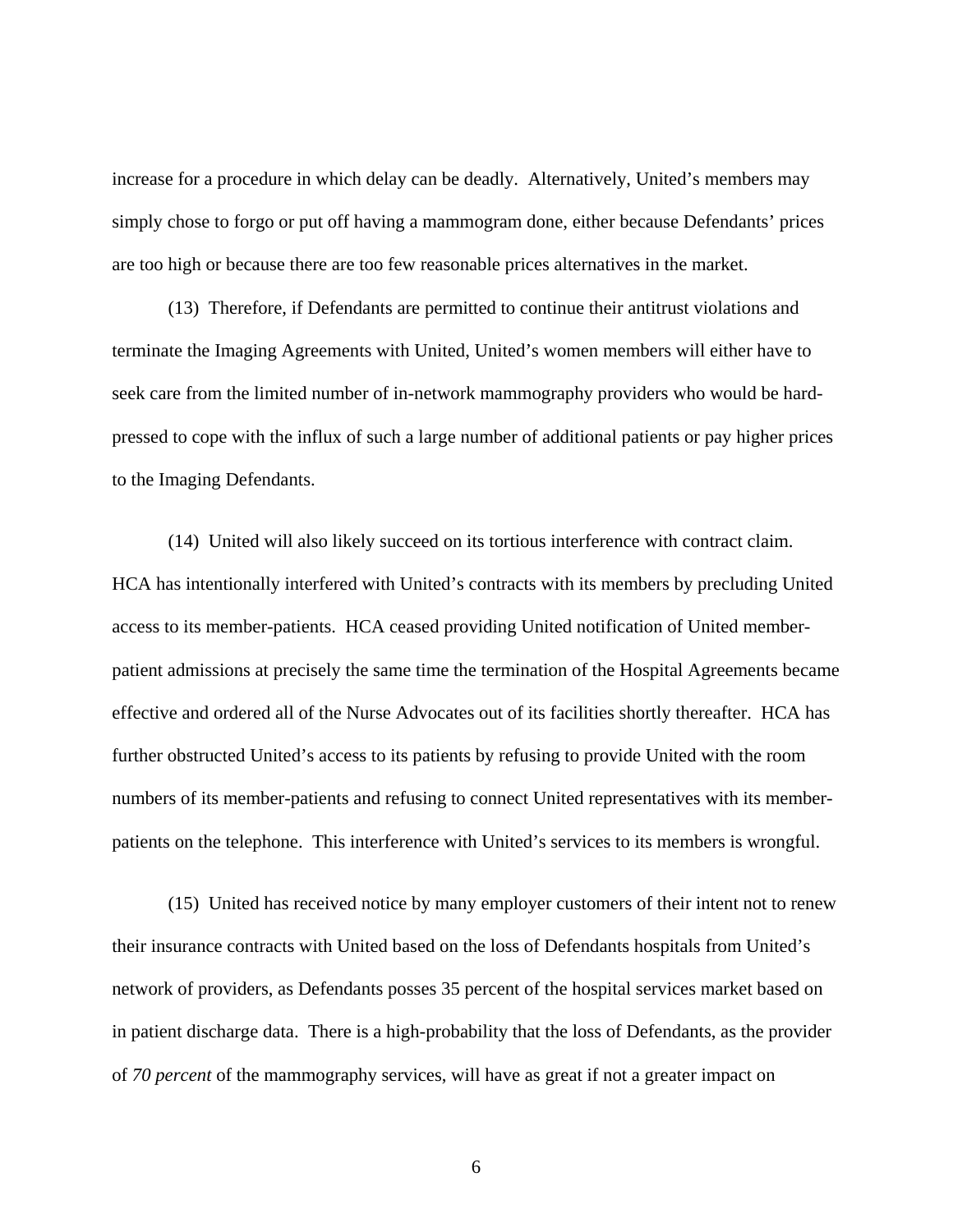employers' decision to renew with another insurance carrier. Therefore, the threatened injury to United – immediate and irreparable harm from the loss of customers, damage to its business and goodwill in the marketplace, and substantial diminution of its competitive position in the marketplace – outweighs the harm an Injunction might cause Defendants, which is slight.

(16) The public interest heavily favors granting an Injunction. Disregarding antitrust law by abusing and misusing market power to generate higher profits is contrary to public policy. Also, denying United members access and information about health care harms the public. In addition, no public policy supports Defendants' actions, which will put the public at an increased health risk.

(17) Finally, entry of this Injunction will not alter the status quo. United wishes to preserve the status quo by preventing HCA from terminating the Imaging Agreements and barring the Nurse Advocates from contacting United member-patients at HCA facilities, which was the status between the parties before the termination of the Hospital Agreements became effective.

(18) Accordingly United has demonstrated: (1) that it has a substantial likelihood of success on the merits; (2) that it will suffer immediate and irreparable harm from the loss of customers, damage to its business and goodwill in the marketplace, and substantial diminution of its competitive position in the marketplace unless an Injunction is issued; (3) that the threatened injury to United outweighs the harm an Injunction might cause Defendants; and (4) that the Injunction will not adversely affect the public interest.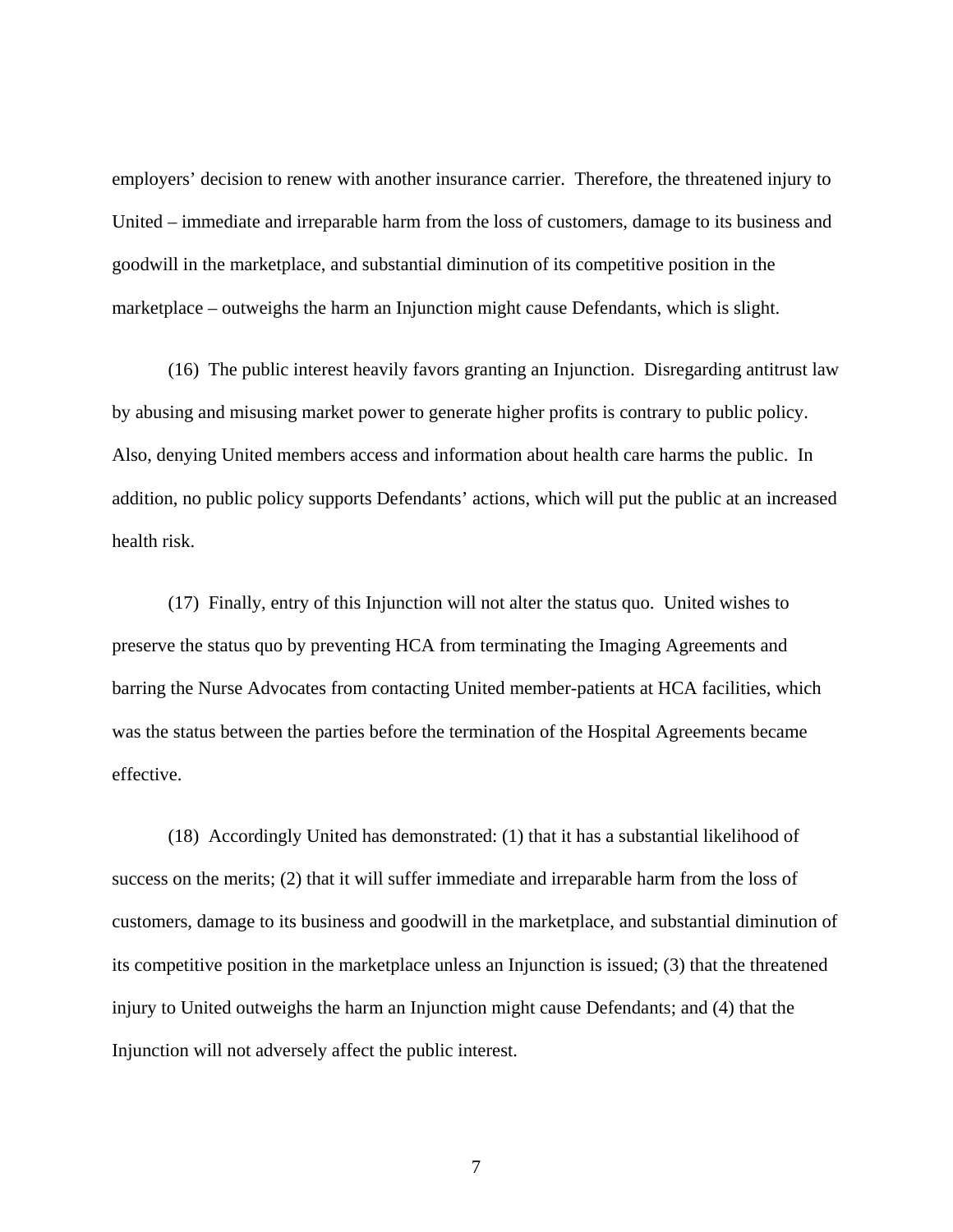## IT IS HEREBY ORDERED that:

(1) Pending a hearing on Plaintiffs' Motion for Preliminary Injunction and until further Order from this Court, the Defendants, their employees, owners, agents, subsidiary entities, parent entities and all individuals and entities acting by, through, under or in concert with them are enjoined from terminating the Imaging Contracts with United.

(2) Defendants are enjoined from demanding payment of any higher fee for hospital services in order to secure access by United to women's imaging services, such as mammography services.

(3) The Defendants, their employees, owners, agents, subsidiary entities, parent entities and all individuals and entities acting by, through, under or in concert with them are enjoined from denying access to United and its Nurse Advocates to HCA facilities in the Denver Metro Area for purposes of contacting United members, from refusing to disclose to United information concerning United member room numbers, from denying United the right to communicate with Untied members who are patients in HCA facilities, in person or by telephone, and shall cooperate with United in identifying when United members are admitted to HCA facilities.

#### IT IS FURTHER ORDERED that:

(1) Plaintiffs' Motion for Preliminary Injunction shall be heard by this Court on

\_\_\_\_\_\_\_\_\_\_\_\_\_\_\_, 2006.

(2) Plaintiffs are not required to post a bond because it is not likely that Defendants will suffer any harm from this Temporary Restraining Order.